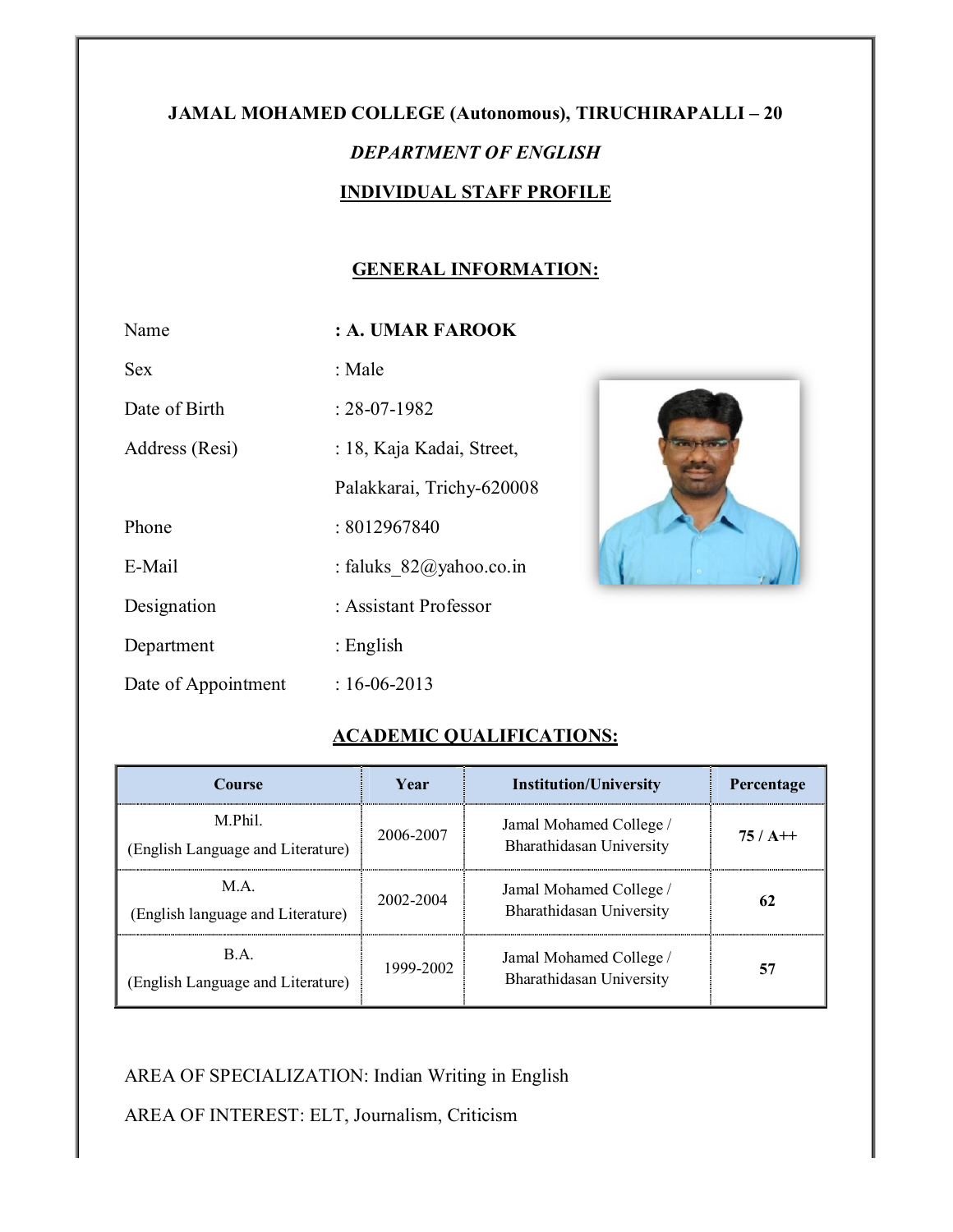# **TEACHING EXPERIENCE:**

| (i)        | U.G                    | 5 years                          |
|------------|------------------------|----------------------------------|
| $(ii)$ P.G |                        | - years                          |
|            | (iii) Subject taught : | Prose, Poetry, Grammar and Drama |

#### **RESEARCH EXPERIENCE:**

Research Degree: M.Phil in English

Thesis Title: The Portrayal of Society in Rohinton Mistry's A Fine Balance

#### **RESEARCH GUIDANCE:**

Research Advisor for M.A Programme: 4

No of M.A Candidates Pursuing in the Academic Year 2015-2016: 1

#### **ORIENTATION PROGRAMME ATTENDED:**

 *Attended an Orientation Program on Technical English Syllabus Design organized by the Centre for Academic Excellence, Anna University, Trichirappalli on September 1, 2007.* 

#### **TRAINING PROGRAMME ATTENDED:**

 *Attended a two day faculty training programme for teaching Soft Skills 'Train the Trainers' organized by the State Government- Electronics Corporation of Tamil Nadu (ELCOT) on March 06 & 07 2008 at TCS, Chennai.*

# **WORKSHOPS ATTENDED:**

- *Participated in a Two Day Workshop on 'Techniques in Teaching Soft Skills' conducted by National Institute of Technology (NIT-Trichy) on 20 &21 September, 2013.*
- *Participated in a Two Day workshop on Effective use of Modern Media on 01 & 02 March, 2014 at Chennai*

# **PRESENTED PAPERS IN SEMINARS:**

- *Presented a paper on The Voices of Subalterns in Rohinton Mistry's A Fine Balance in One-day National-Level Seminar organized by Department of English(SF), Jamal Mohammed College, Tiruchirappalli on 12 Janaury 2016.*
- *Presented a paper on Ideas of Home Land in Rohinton Mistry's selected novels in Oneday National-Level Seminar organized by Department of English (SF), Jamal Mohammed College, Tiruchirappalli on 21st Janaury , 2015.*